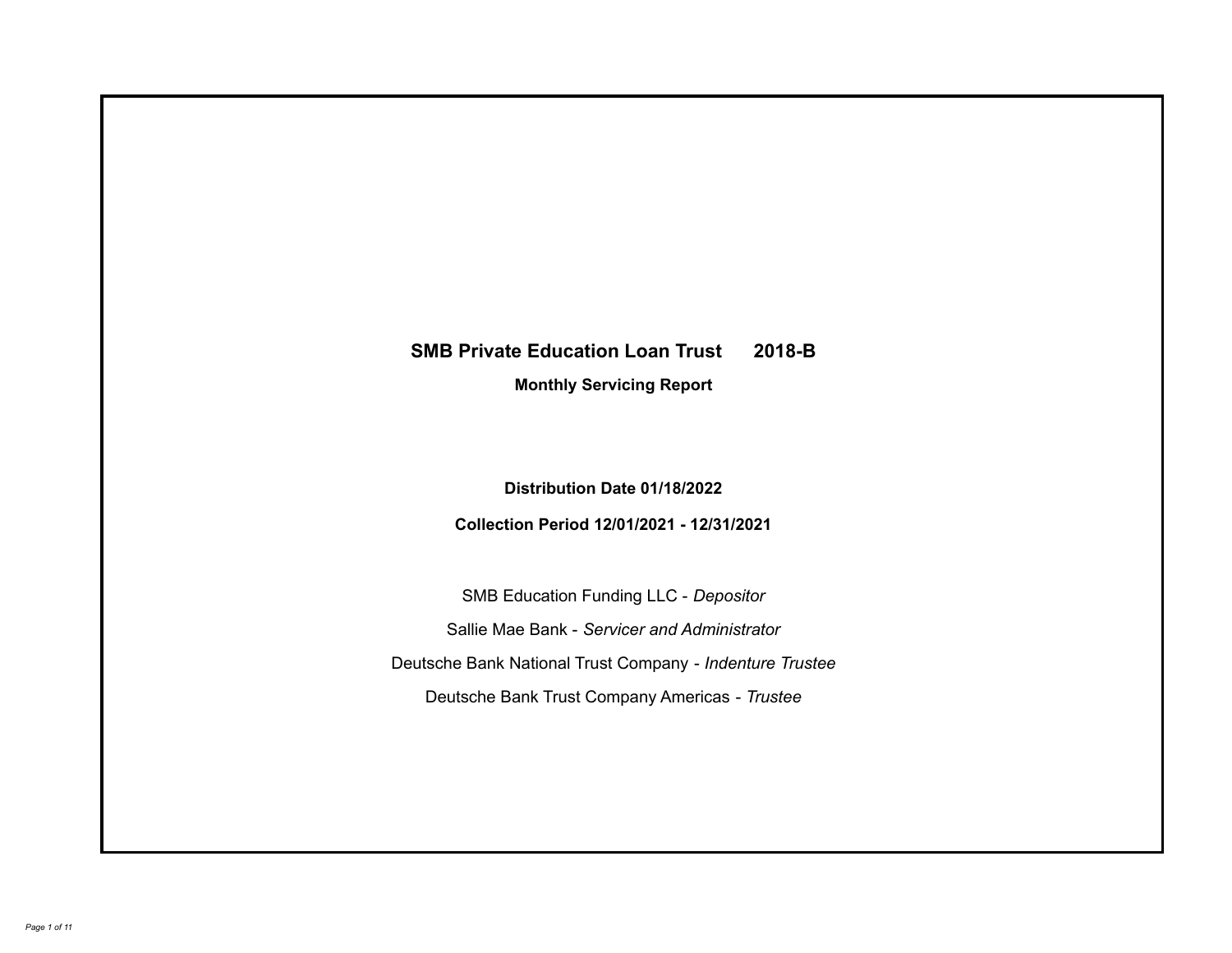A

| A | <b>Student Loan Portfolio Characteristics</b>                  |                                                 | Settlement Date<br>06/20/2018     | 11/30/2021                        | 12/31/2021                        |
|---|----------------------------------------------------------------|-------------------------------------------------|-----------------------------------|-----------------------------------|-----------------------------------|
|   | <b>Principal Balance</b><br>Interest to be Capitalized Balance |                                                 | \$711,764,068.61<br>45,061,230.34 | \$406,326,788.26<br>19,909,937.16 | \$398,926,726.19<br>17,886,674.47 |
|   | Pool Balance                                                   |                                                 | \$756,825,298.95                  | \$426,236,725.42                  | \$416,813,400.66                  |
|   | Weighted Average Coupon (WAC)                                  |                                                 | 9.50%                             | 8.13%                             | 8.13%                             |
|   | Weighted Average Remaining Term<br>Number of Loans             |                                                 | 138.18<br>61,394                  | 129.30<br>35,836                  | 128.95<br>35,169                  |
|   | Number of Borrowers<br>Pool Factor                             |                                                 | 59,075                            | 34,654<br>0.563190377             | 34,013<br>0.550739254             |
|   |                                                                | Since Issued Total Constant Prepayment Rate (1) |                                   | 12.32%                            | 12.42%                            |
|   |                                                                |                                                 |                                   |                                   |                                   |
| B | <b>Debt Securities</b>                                         | <b>Cusip/Isin</b>                               |                                   | 12/15/2021                        | 01/18/2022                        |
|   | A <sub>2</sub> A                                               | 78449LAB4                                       |                                   | \$180,514,798.50                  | \$175,775,223.43                  |
|   | A2B                                                            | 78449LAC2                                       |                                   | \$88,662,745.56                   | \$86,334,827.06                   |
|   | В                                                              | 78449LAD0                                       |                                   | \$50,500,000.00                   | \$50,500,000.00                   |

| $\sim$<br>◡ | <b>Certificates</b> | Cusip/Isin | 12/15/2021   | 01/18/2022   |
|-------------|---------------------|------------|--------------|--------------|
|             | Residual            | 78449L108  | \$100,000.00 | \$100,000.00 |

| $\sim$<br>ັ | t Balances<br>amuz<br>.       | 12/15/2021             | 01/18/2022   |
|-------------|-------------------------------|------------------------|--------------|
|             | erve Account Balance<br>Reser | 1,912,058.00<br>$\sim$ | 1.912.058.00 |

| <b>Asset / Liability</b>               | 12/15/2021       | 01/18/2022       |
|----------------------------------------|------------------|------------------|
| Overcollateralization Percentage       | 25.00%           | 25.00%           |
| Specified Overcollateralization Amount | \$106,559,181.36 | \$104,203,350.17 |
| Actual Overcollateralization Amount    | \$106,559,181.36 | \$104,203,350.17 |

(1) For additional information, see 'Since Issued CPR Methodology' found in section VIII of this report .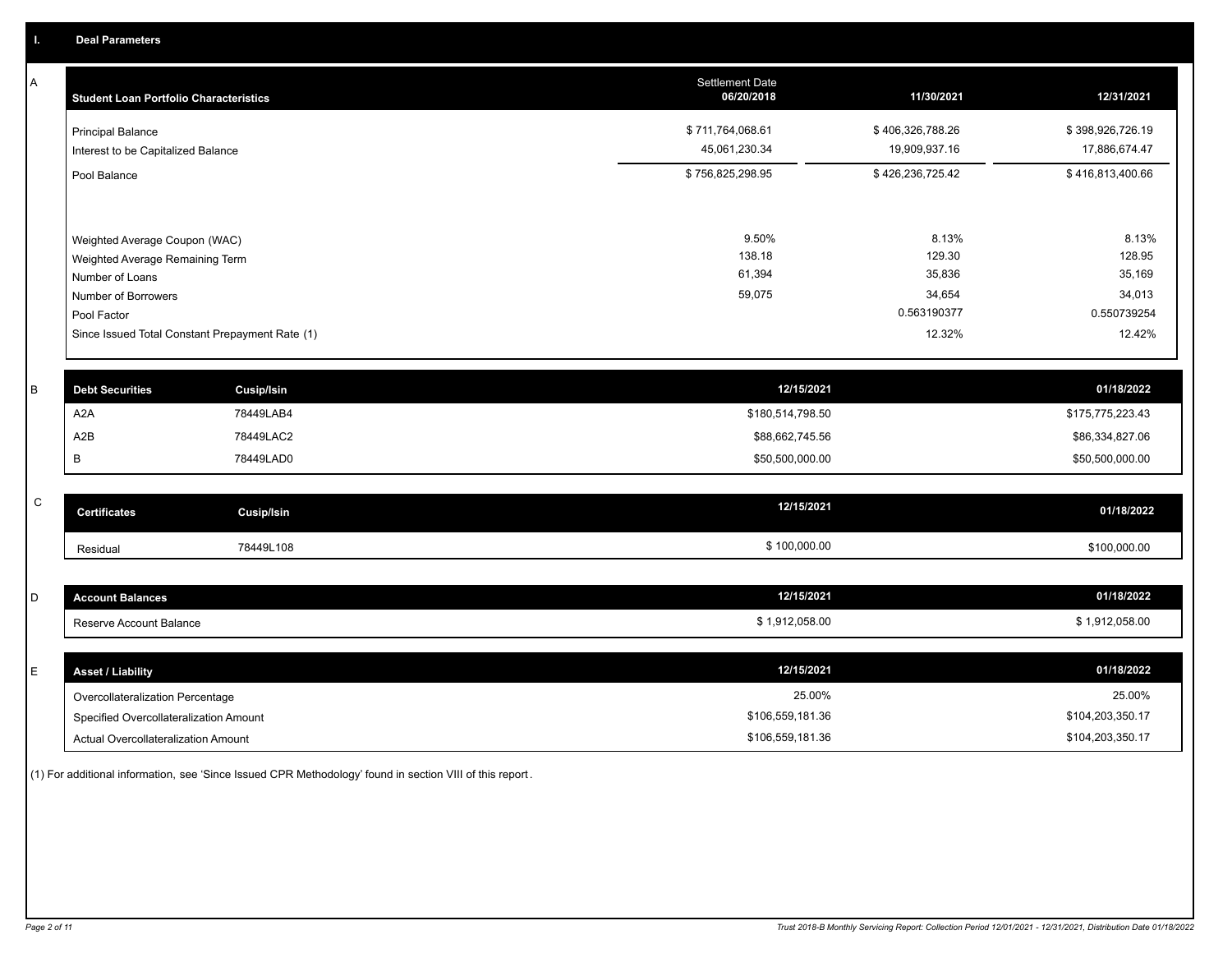# **II. 2018-B Trust Activity 12/01/2021 through 12/31/2021**

| $\mathsf{A}$ | <b>Student Loan Principal Receipts</b> |                |
|--------------|----------------------------------------|----------------|
|              | <b>Borrower Principal</b>              | 9,109,497.24   |
|              | Seller Principal Reimbursement         | 0.00           |
|              | Servicer Principal Reimbursement       | 0.00           |
|              | <b>Other Principal Deposits</b>        | 124, 164. 17   |
|              | <b>Total Principal Receipts</b>        | \$9,233,661.41 |

#### B **Student Loan Interest Receipts**

| <b>Total Interest Receipts</b>  | \$2,198,159.58 |
|---------------------------------|----------------|
| <b>Other Interest Deposits</b>  | 410.21         |
| Servicer Interest Reimbursement | 0.00           |
| Seller Interest Reimbursement   | 0.00           |
| Borrower Interest               | 2,197,749.37   |

| C       | <b>Recoveries on Realized Losses</b>                             | \$68,361.98     |
|---------|------------------------------------------------------------------|-----------------|
| D       | <b>Investment Income</b>                                         | \$263.94        |
| Е.      | <b>Funds Borrowed from Next Collection Period</b>                | \$0.00          |
| F.      | Funds Repaid from Prior Collection Period                        | \$0.00          |
| G       | Loan Sale or Purchase Proceeds                                   | \$0.00          |
| H       | Initial Deposits to Distribution Account                         | \$0.00          |
|         | <b>Excess Transferred from Other Accounts</b>                    | \$0.00          |
| J       | <b>Borrower Benefit Reimbursements</b>                           | \$0.00          |
| Κ       | <b>Other Deposits</b>                                            | \$0.00          |
|         | <b>Other Fees Collected</b>                                      | \$0.00          |
| М       | <b>AVAILABLE FUNDS</b>                                           | \$11,500,446.91 |
| N       | Non-Cash Principal Activity During Collection Period             | \$1,833,599.34  |
| $\circ$ | Aggregate Purchased Amounts by the Depositor, Servicer or Seller | \$124,574.38    |
| P       | Aggregate Loan Substitutions                                     | \$0.00          |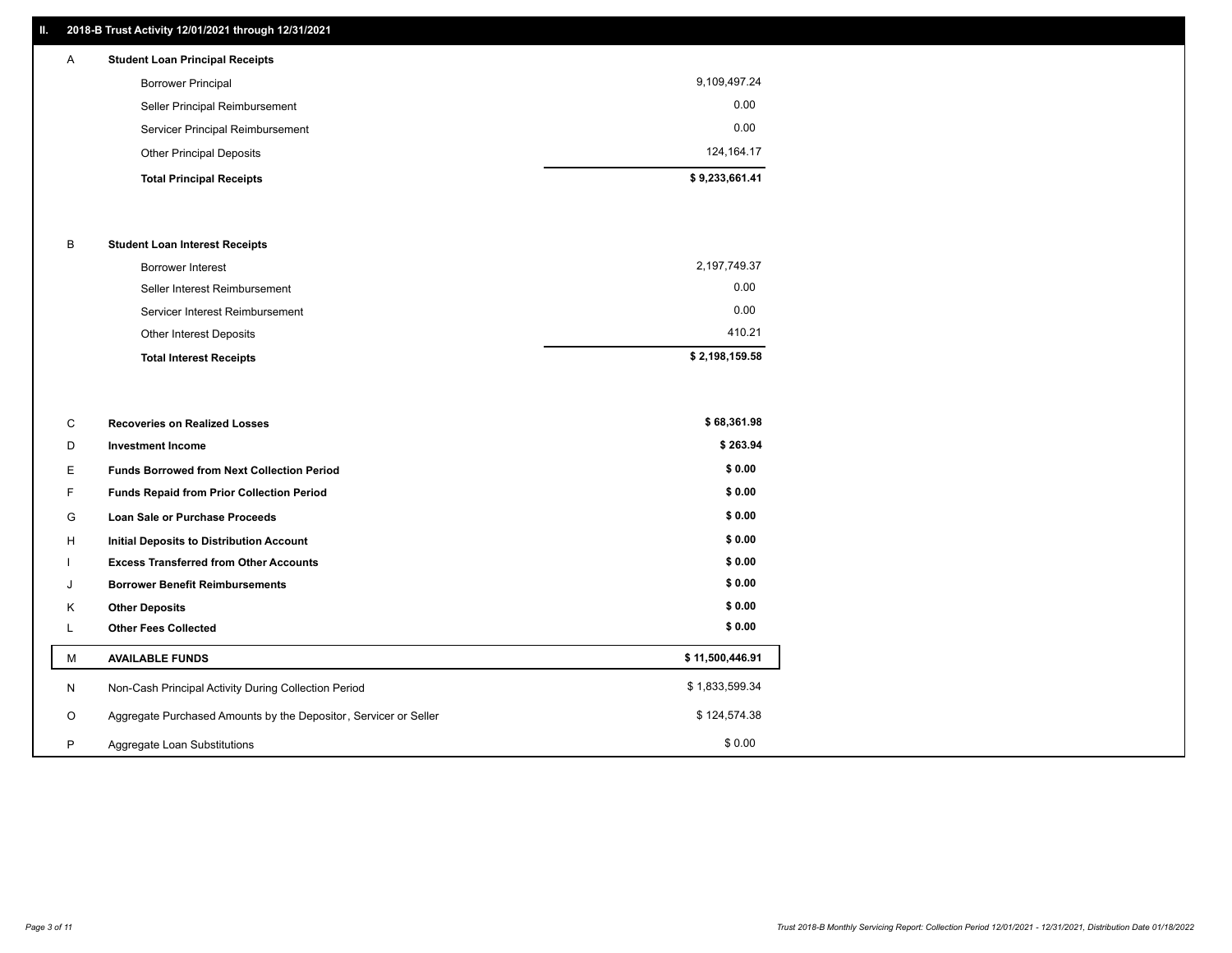|                   |                       | <b>Loans by Repayment Status</b> |         |                                                                  |                |                            |                          |         |                                                           |                |                            |
|-------------------|-----------------------|----------------------------------|---------|------------------------------------------------------------------|----------------|----------------------------|--------------------------|---------|-----------------------------------------------------------|----------------|----------------------------|
|                   |                       |                                  |         | 12/31/2021                                                       |                |                            |                          |         | 11/30/2021                                                |                |                            |
|                   |                       | <b>Wtd Avg</b><br>Coupon         | # Loans | <b>Principal and</b><br><b>Interest Accrued</b><br>to Capitalize | % of Principal | % of Loans in<br>Repay (1) | <b>Wtd Avg</b><br>Coupon | # Loans | Principal and<br><b>Interest Accrued</b><br>to Capitalize | % of Principal | % of Loans in<br>Repay (1) |
| INTERIM:          | IN SCHOOL             | 9.37%                            | 1,342   | \$22,305,828.93                                                  | 5.352%         | $-$ %                      | 9.38%                    | 1,453   | \$23,798,812.20                                           | 5.583%         | $-$ %                      |
|                   | <b>GRACE</b>          | 9.16%                            | 459     | \$7,531,111.59                                                   | 1.807%         | $-$ %                      | 9.13%                    | 638     | \$10,758,185.30                                           | 2.524%         | $-$ %                      |
|                   | <b>DEFERMENT</b>      | 8.94%                            | 2,425   | \$32,885,436.39                                                  | 7.890%         | $-$ %                      | 8.91%                    | 2,555   | \$34,767,141.90                                           | 8.157%         | $-$ %                      |
| <b>REPAYMENT:</b> | <b>CURRENT</b>        | 7.92%                            | 29,402  | \$331,639,457.64                                                 | 79.565%        | 93.659%                    | 7.92%                    | 29,810  | \$336,394,896.99                                          | 78.922%        | 94.251%                    |
|                   | 30-59 DAYS DELINQUENT | 8.87%                            | 636     | \$9,208,831.60                                                   | 2.209%         | 2.601%                     | 8.53%                    | 485     | \$7,029,253.00                                            | 1.649%         | 1.969%                     |
|                   | 60-89 DAYS DELINQUENT | 8.36%                            | 263     | \$4,009,161.39                                                   | 0.962%         | 1.132%                     | 8.48%                    | 220     | \$3,290,070.23                                            | 0.772%         | 0.922%                     |
|                   | 90+ DAYS DELINQUENT   | 8.20%                            | 177     | \$2,648,395.50                                                   | 0.635%         | 0.748%                     | 8.20%                    | 156     | \$2,472,063.06                                            | 0.580%         | 0.693%                     |
|                   | <b>FORBEARANCE</b>    | 8.08%                            | 465     | \$6,585,177.62                                                   | 1.580%         | 1.860%                     | 8.22%                    | 519     | \$7,726,302.74                                            | 1.813%         | 2.165%                     |
| <b>TOTAL</b>      |                       |                                  | 35,169  | \$416,813,400.66                                                 | 100.00%        | 100.00%                    |                          | 35,836  | \$426,236,725.42                                          | 100.00%        | 100.00%                    |

Percentages may not total 100% due to rounding \*

1 Loans classified in "Repayment" include any loan for which interim interest only, \$25 fixed payments or full principal and interest payments are due.

| 12/31/2021<br>11/30/2021<br><b>Principal and</b><br><b>Principal and</b><br><b>Wtd Avg</b><br>% of Loans in<br><b>Interest Accrued</b><br><b>Wtd Avg</b><br><b>Interest Accrued</b><br># Loans<br>to Capitalize<br>% of Principal<br>P&I Repay (2)<br>to Capitalize<br>% of Principal<br>Coupon<br># Loans<br>Coupon<br>$-$ %<br>8.86%<br>8.87%<br>INTERIM:<br>IN SCHOOL<br>2,532<br>\$41,672,194.13<br>9.998%<br>2,727<br>\$44,409,539.85<br>10.419%<br>8.88%<br>786<br>$-$ %<br>8.80%<br>4.335%<br>GRACE<br>2.943%<br>1,143<br>\$18,478,873.04<br>\$12,266,743.27<br>8.51%<br>4,424<br>14.001%<br>$-$ %<br>8.50%<br>4,652<br>14.429%<br>\$58,357,866.98<br>\$61,503,811.94<br><b>DEFERMENT</b><br>7.89%<br>7.88%<br>25,933<br>67.824%<br>92.835%<br>25,973<br>66.123%<br><b>CURRENT</b><br>\$282,698,853.70<br>\$281,840,887.14<br>P&I REPAYMENT:<br>8.86%<br>604<br>2.859%<br>8.47%<br>454<br>1.548%<br>\$8,704,692.28<br>2.088%<br>\$6,597,960.22<br>30-59 DAYS DELINQUENT<br>8.35%<br>251<br>0.938%<br>8.47%<br>215<br>0.765%<br>60-89 DAYS DELINQUENT<br>\$3,908,915.45<br>1.284%<br>\$3,261,999.61<br>8.20%<br>174<br>0.628%<br>0.860%<br>8.18%<br>153<br>\$2,417,350.88<br>0.567%<br>\$2,618,957.23<br>90+ DAYS DELINQUENT<br>8.08%<br>8.22%<br>519<br>465<br>1.580%<br>2.163%<br>1.813%<br>\$6,585,177.62<br>\$7,726,302.74<br><b>FORBEARANCE</b><br>100.00%<br>35,169<br>100.00%<br>35,836<br>100.00%<br><b>TOTAL</b><br>\$416,813,400.66<br>\$426,236,725.42 | <b>Loans by Borrower Status</b> |  |  |  |  |  |  |  |  |  |  |                                |
|-------------------------------------------------------------------------------------------------------------------------------------------------------------------------------------------------------------------------------------------------------------------------------------------------------------------------------------------------------------------------------------------------------------------------------------------------------------------------------------------------------------------------------------------------------------------------------------------------------------------------------------------------------------------------------------------------------------------------------------------------------------------------------------------------------------------------------------------------------------------------------------------------------------------------------------------------------------------------------------------------------------------------------------------------------------------------------------------------------------------------------------------------------------------------------------------------------------------------------------------------------------------------------------------------------------------------------------------------------------------------------------------------------------------------------------------------------------------------|---------------------------------|--|--|--|--|--|--|--|--|--|--|--------------------------------|
|                                                                                                                                                                                                                                                                                                                                                                                                                                                                                                                                                                                                                                                                                                                                                                                                                                                                                                                                                                                                                                                                                                                                                                                                                                                                                                                                                                                                                                                                         |                                 |  |  |  |  |  |  |  |  |  |  |                                |
|                                                                                                                                                                                                                                                                                                                                                                                                                                                                                                                                                                                                                                                                                                                                                                                                                                                                                                                                                                                                                                                                                                                                                                                                                                                                                                                                                                                                                                                                         |                                 |  |  |  |  |  |  |  |  |  |  | % of Loans in<br>P&I Repay (2) |
|                                                                                                                                                                                                                                                                                                                                                                                                                                                                                                                                                                                                                                                                                                                                                                                                                                                                                                                                                                                                                                                                                                                                                                                                                                                                                                                                                                                                                                                                         |                                 |  |  |  |  |  |  |  |  |  |  | $-$ %                          |
|                                                                                                                                                                                                                                                                                                                                                                                                                                                                                                                                                                                                                                                                                                                                                                                                                                                                                                                                                                                                                                                                                                                                                                                                                                                                                                                                                                                                                                                                         |                                 |  |  |  |  |  |  |  |  |  |  | $-$ %                          |
|                                                                                                                                                                                                                                                                                                                                                                                                                                                                                                                                                                                                                                                                                                                                                                                                                                                                                                                                                                                                                                                                                                                                                                                                                                                                                                                                                                                                                                                                         |                                 |  |  |  |  |  |  |  |  |  |  | $-$ %                          |
|                                                                                                                                                                                                                                                                                                                                                                                                                                                                                                                                                                                                                                                                                                                                                                                                                                                                                                                                                                                                                                                                                                                                                                                                                                                                                                                                                                                                                                                                         |                                 |  |  |  |  |  |  |  |  |  |  | 93.373%                        |
|                                                                                                                                                                                                                                                                                                                                                                                                                                                                                                                                                                                                                                                                                                                                                                                                                                                                                                                                                                                                                                                                                                                                                                                                                                                                                                                                                                                                                                                                         |                                 |  |  |  |  |  |  |  |  |  |  | 2.186%                         |
|                                                                                                                                                                                                                                                                                                                                                                                                                                                                                                                                                                                                                                                                                                                                                                                                                                                                                                                                                                                                                                                                                                                                                                                                                                                                                                                                                                                                                                                                         |                                 |  |  |  |  |  |  |  |  |  |  | 1.081%                         |
|                                                                                                                                                                                                                                                                                                                                                                                                                                                                                                                                                                                                                                                                                                                                                                                                                                                                                                                                                                                                                                                                                                                                                                                                                                                                                                                                                                                                                                                                         |                                 |  |  |  |  |  |  |  |  |  |  | 0.801%                         |
|                                                                                                                                                                                                                                                                                                                                                                                                                                                                                                                                                                                                                                                                                                                                                                                                                                                                                                                                                                                                                                                                                                                                                                                                                                                                                                                                                                                                                                                                         |                                 |  |  |  |  |  |  |  |  |  |  | 2.560%                         |
| Percentages may not total 100% due to rounding<br>Loans classified in "P&I Repayment" includes only those loans for which scheduled principal and interest payments are due.<br>2                                                                                                                                                                                                                                                                                                                                                                                                                                                                                                                                                                                                                                                                                                                                                                                                                                                                                                                                                                                                                                                                                                                                                                                                                                                                                       |                                 |  |  |  |  |  |  |  |  |  |  | 100.00%                        |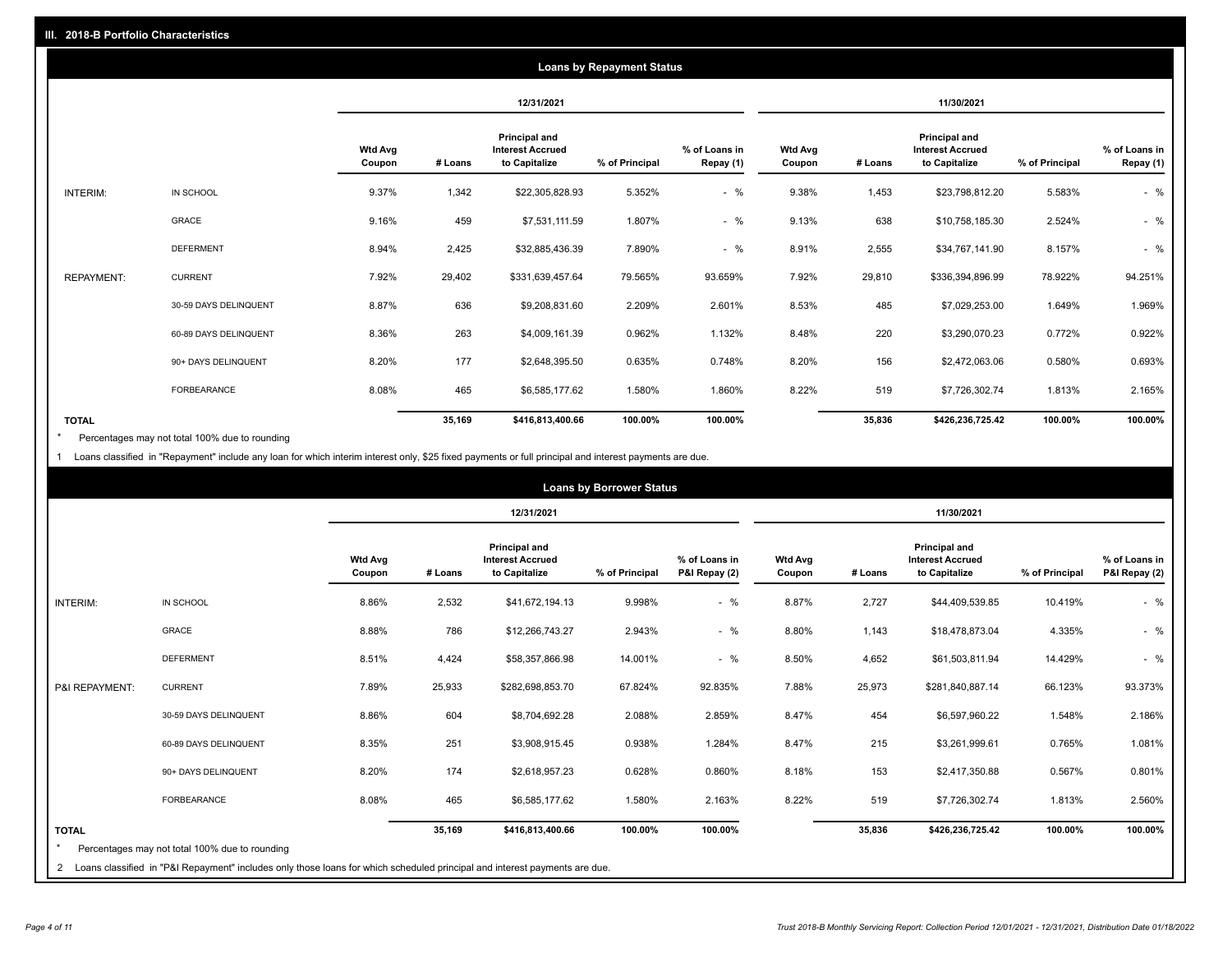|                                                                                        | 12/31/2021       | 11/30/2021       |  |
|----------------------------------------------------------------------------------------|------------------|------------------|--|
| Pool Balance                                                                           | \$416,813,400.66 | \$426,236,725.42 |  |
| Total # Loans                                                                          | 35,169           | 35,836           |  |
| Total # Borrowers                                                                      | 34,013           | 34,654           |  |
| Weighted Average Coupon                                                                | 8.13%            | 8.13%            |  |
| Weighted Average Remaining Term                                                        | 128.95           | 129.30           |  |
| Percent of Pool - Cosigned                                                             | 93.6%            | 93.6%            |  |
| Percent of Pool - Non Cosigned                                                         | 6.4%             | 6.4%             |  |
| Borrower Interest Accrued for Period                                                   | \$2,758,181.18   | \$2,704,276.01   |  |
| <b>Outstanding Borrower Interest Accrued</b>                                           | \$21,609,764.32  | \$23,555,780.58  |  |
| Gross Principal Realized Loss - Periodic *                                             | \$624,924.73     | \$818,611.28     |  |
| Gross Principal Realized Loss - Cumulative *                                           | \$21,137,951.68  | \$20,513,026.95  |  |
| Recoveries on Realized Losses - Periodic                                               | \$68,361.98      | \$86,987.78      |  |
| Recoveries on Realized Losses - Cumulative                                             | \$2,413,866.15   | \$2,345,504.17   |  |
| Net Losses - Periodic                                                                  | \$556,562.75     | \$731,623.50     |  |
| Net Losses - Cumulative                                                                | \$18,724,085.53  | \$18,167,522.78  |  |
| Non-Cash Principal Activity - Capitalized Interest                                     | \$2,459,818.56   | \$4,292,226.15   |  |
| Since Issued Total Constant Prepayment Rate (CPR) (1)                                  | 12.42%           | 12.32%           |  |
| <b>Loan Substitutions</b>                                                              | \$0.00           | \$0.00           |  |
| <b>Cumulative Loan Substitutions</b>                                                   | \$0.00           | \$0.00           |  |
| <b>Unpaid Servicing Fees</b>                                                           | \$0.00           | \$0.00           |  |
| <b>Unpaid Administration Fees</b>                                                      | \$0.00           | \$0.00           |  |
| <b>Unpaid Carryover Servicing Fees</b>                                                 | \$0.00           | \$0.00           |  |
| Note Interest Shortfall                                                                | \$0.00           | \$0.00           |  |
| Loans in Modification                                                                  | \$23,413,888.23  | \$23,830,004.85  |  |
| % of Loans in Modification as a % of Loans in Repayment (P&I)                          | 7.86%            | 8.10%            |  |
| % Annualized Gross Principal Realized Loss - Periodic as a %                           |                  |                  |  |
| of Loans in Repayment (P&I) * 12                                                       | 2.52%            | 3.34%            |  |
| % Gross Principal Realized Loss - Cumulative as a % of<br><b>Original Pool Balance</b> | 2.79%            | 2.71%            |  |

\* In accordance with the Servicer's current policies and procedures, after September 1, 2017 loans subject to bankruptcy claims generally will not be reported as a charged- off unless and until they are delinquent for 120

(1) For additional information, see 'Since Issued CPR Methodology' found in section VIII of this report .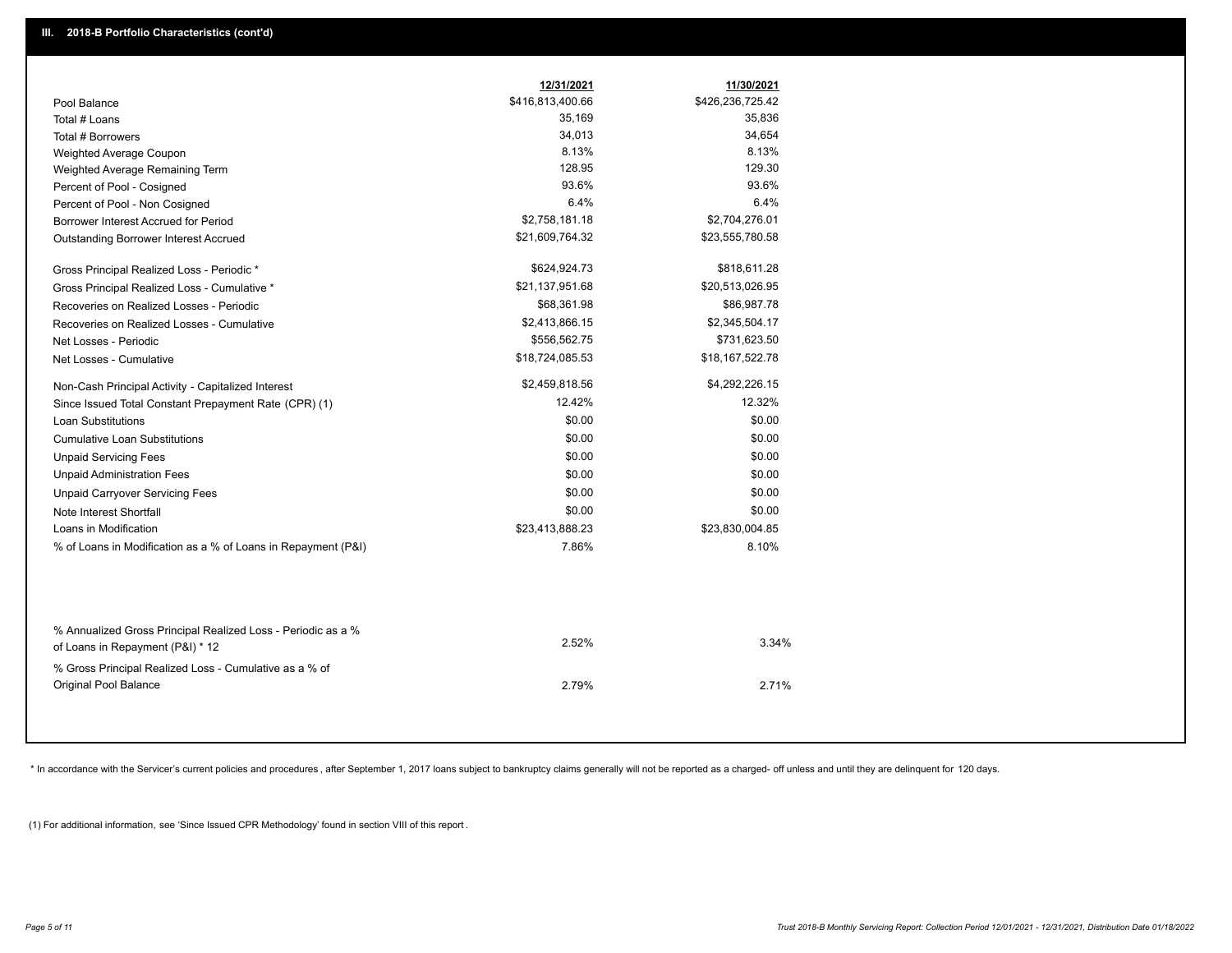#### **Loan Program**  A

|                                    | Weighted<br>Average | # LOANS | <b>\$ AMOUNT</b> | $%$ *    |
|------------------------------------|---------------------|---------|------------------|----------|
| - Smart Option Interest-Only Loans | 7.04%               | 7,806   | \$65,550,478.23  | 15.727%  |
| - Smart Option Fixed Pay Loans     | 8.12%               | 8,755   | \$124,271,346.21 | 29.815%  |
| - Smart Option Deferred Loans      | 8.45%               | 18,608  | \$226,991,576.22 | 54.459%  |
| - Other Loan Programs              | $0.00\%$            | 0       | \$0.00           | 0.000%   |
| <b>Total</b>                       | 8.13%               | 35,169  | \$416,813,400.66 | 100.000% |

\* Percentages may not total 100% due to rounding

B

C

**Index Type**

|                       | Weighted<br>Average | # LOANS | <b>\$ AMOUNT</b> | $%$ *     |
|-----------------------|---------------------|---------|------------------|-----------|
| - Fixed Rate Loans    | 8.95%               | 10,015  | \$132,679,127.58 | 31.832%   |
| - LIBOR Indexed Loans | 7.75%               | 25,154  | \$284,134,273.08 | 68.168%   |
| - Other Index Rates   | $0.00\%$            | 0       | \$0.00           | $0.000\%$ |
| <b>Total</b>          | 8.13%               | 35,169  | \$416,813,400.66 | 100.000%  |

\* Percentages may not total 100% due to rounding

# **Weighted Average Recent FICO**

| (2)<br>Wtd Avg Recent FICO Band | # LOANS     | <b>\$ AMOUNT</b> | $%$ *    |
|---------------------------------|-------------|------------------|----------|
| $0 - 639$                       | 2,018       | \$23,959,283.07  | 5.748%   |
| 640 - 669                       | 2,054       | \$24,652,628.10  | 5.915%   |
| 670 - 699                       | 3,497       | \$42,994,546.32  | 10.315%  |
| 700 - 739                       | 7,378       | \$92,322,544.67  | 22.150%  |
| $740 +$                         | 20,222      | \$232,884,398.50 | 55.873%  |
| $N/A$ <sub>(1)</sub>            | $\mathbf 0$ | \$0.00           | 0.000%   |
| <b>Total</b>                    | 35,169      | \$416,813,400.66 | 100.000% |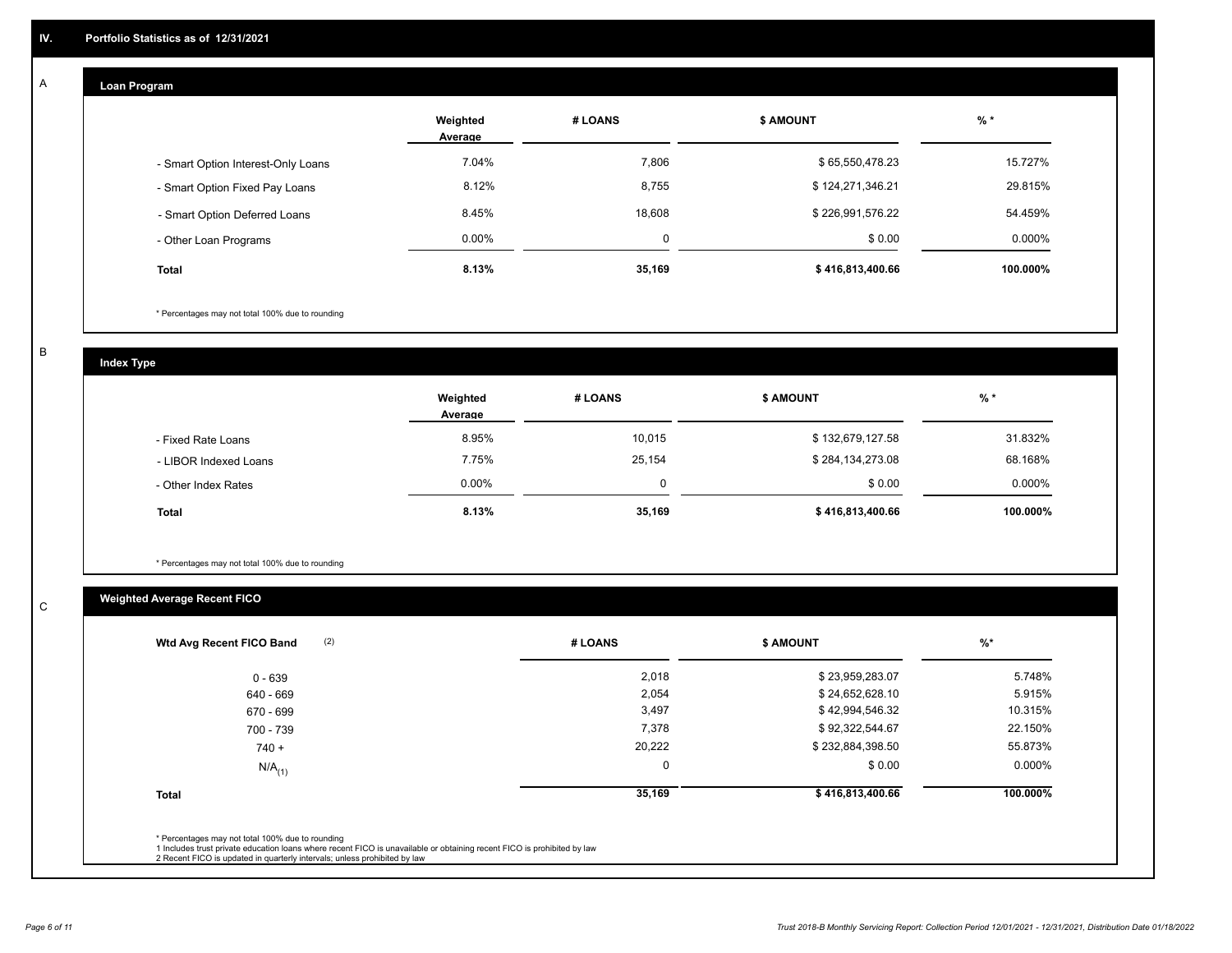| V. |                                      | 2018-B Reserve Account and Principal Distribution Calculations                       |                  |  |
|----|--------------------------------------|--------------------------------------------------------------------------------------|------------------|--|
| Α. |                                      | <b>Reserve Account</b>                                                               |                  |  |
|    |                                      | Specified Reserve Account Balance                                                    | \$1,912,058.00   |  |
|    |                                      | <b>Actual Reserve Account Balance</b>                                                | \$1,912,058.00   |  |
| В. | <b>Principal Distribution Amount</b> |                                                                                      |                  |  |
|    | i.                                   | Class A Notes Outstanding                                                            | \$269,177,544.06 |  |
|    | ii.                                  | Pool Balance                                                                         | \$416,813,400.66 |  |
|    | iii.                                 | First Priority Principal Distribution Amount (i - ii)                                | \$0.00           |  |
|    | iv.                                  | Class A and B Notes Outstanding                                                      | \$319,677,544.06 |  |
|    | ν.                                   | First Priority Principal Distribution Amount                                         | \$0.00           |  |
|    | vi.                                  | Pool Balance                                                                         | \$416,813,400.66 |  |
|    | vii.                                 | Specified Overcollateralization Amount                                               | \$104,203,350.17 |  |
|    | viii.                                | Regular Principal Distribution Amount (if (iv > 0, (iv - v) - (vi - vii))            | \$7,067,493.57   |  |
|    | ix.                                  | Pool Balance                                                                         | \$416,813,400.66 |  |
|    | х.                                   | 10% of Initial Pool Balance                                                          | \$75,682,529.90  |  |
|    | xi.                                  | First Priority Principal Distribution Amount                                         | \$0.00           |  |
|    | xii.                                 | Regular Principal Distribution Amount                                                | \$7,067,493.57   |  |
|    | xiii.                                | Available Funds (after payment of waterfall items A through I)                       | \$3,374,377.27   |  |
|    |                                      | xiv. Additional Principal Distribution Amount (if(vi <= x,min(xiii, vi - xi - xii))) | \$0.00           |  |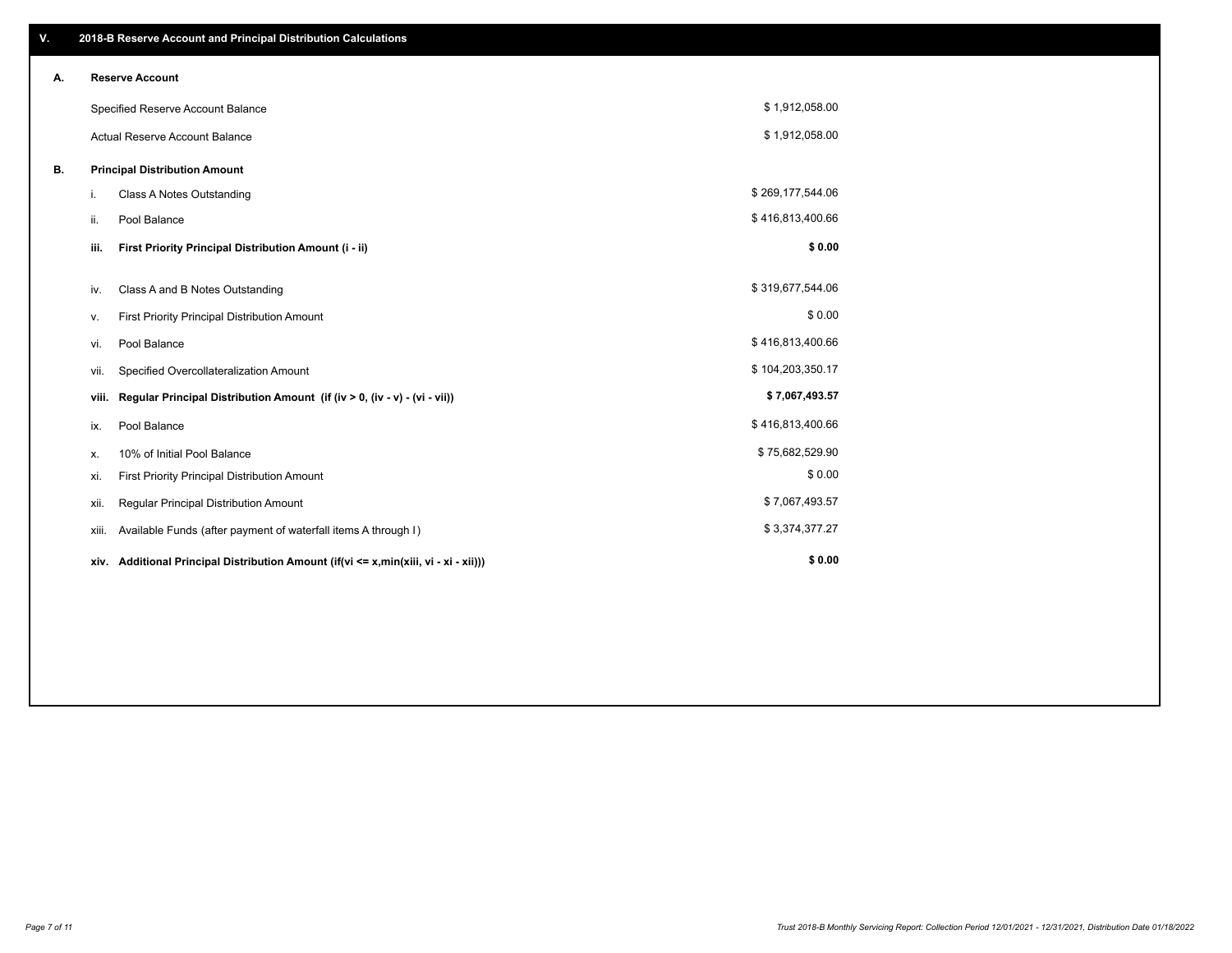|                              |                                                         | Paid           | <b>Funds Balance</b> |
|------------------------------|---------------------------------------------------------|----------------|----------------------|
| <b>Total Available Funds</b> |                                                         |                | \$11,500,446.91      |
| A                            | <b>Trustee Fees</b>                                     | \$0.00         | \$11,500,446.91      |
| B                            | <b>Servicing Fees</b>                                   | \$270,884.53   | \$11,229,562.38      |
| C                            | i. Administration Fees                                  | \$8,333.00     | \$11,221,229.38      |
|                              | ii. Unreimbursed Administrator Advances plus any Unpaid | \$0.00         | \$11,221,229.38      |
| D                            | <b>Class A Noteholders Interest Distribution Amount</b> | \$611,025.21   | \$10,610,204.17      |
| Е                            | First Priority Principal Payment                        | \$0.00         | \$10,610,204.17      |
| F.                           | Class B Noteholders Interest Distribution Amount        | \$168,333.33   | \$10,441,870.84      |
| G                            | <b>Reinstatement Reserve Account</b>                    | \$0.00         | \$10,441,870.84      |
| H                            | Regular Principal Distribution                          | \$7,067,493.57 | \$3,374,377.27       |
|                              | <b>Carryover Servicing Fees</b>                         | \$0.00         | \$3,374,377.27       |
| J                            | Additional Principal Distribution Amount                | \$0.00         | \$3,374,377.27       |
| Κ                            | Unpaid Expenses of Trustee                              | \$0.00         | \$3,374,377.27       |
| L                            | Unpaid Expenses of Administrator                        | \$0.00         | \$3,374,377.27       |
| М                            | Remaining Funds to the Residual Certificateholders      | \$3,374,377.27 | \$0.00               |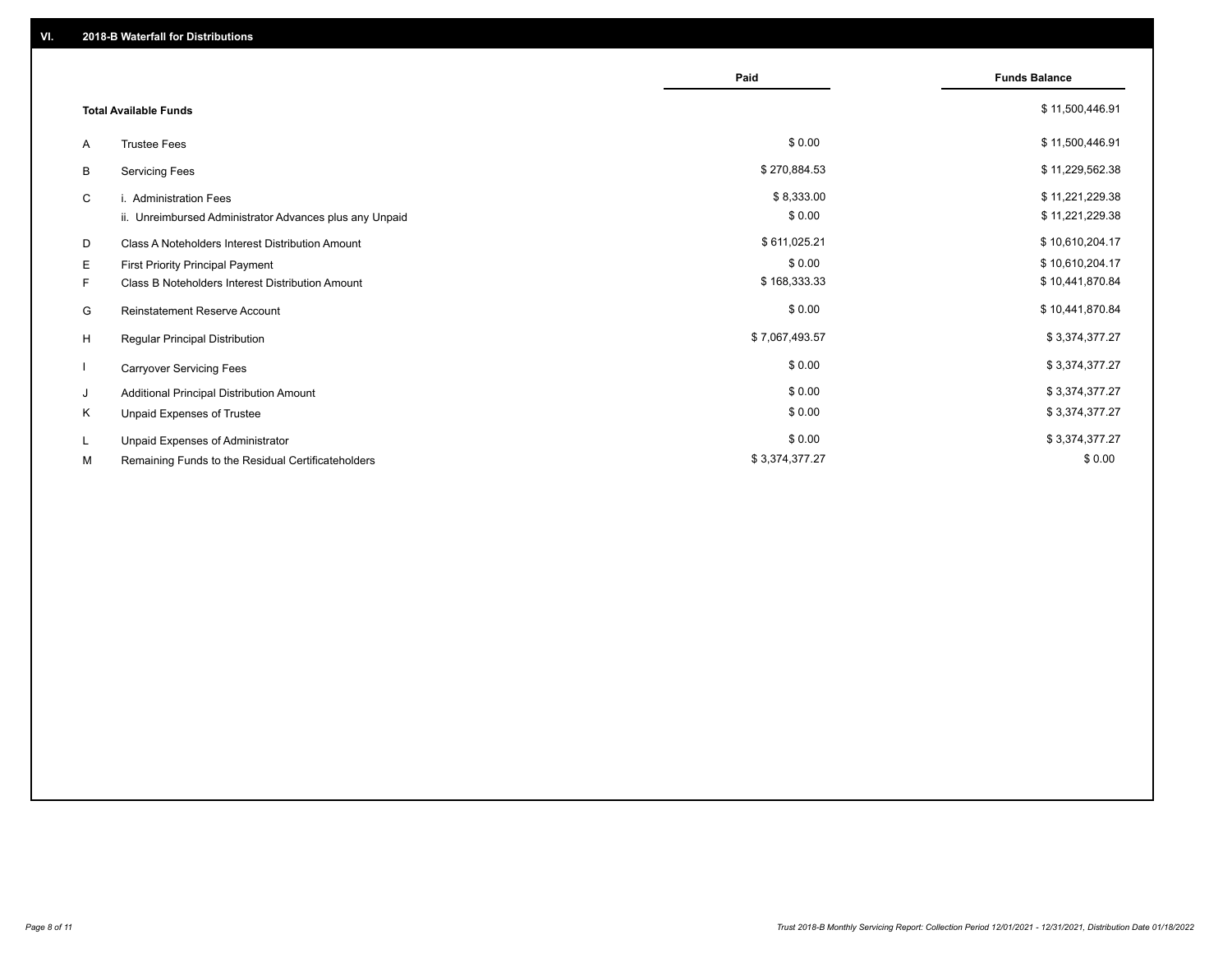| <b>Distribution Amounts</b>                                |                         |                         |                         |  |  |  |
|------------------------------------------------------------|-------------------------|-------------------------|-------------------------|--|--|--|
|                                                            | A <sub>2</sub> A        | A <sub>2</sub> B        | в                       |  |  |  |
| Cusip/Isin                                                 | 78449LAB4               | 78449LAC2               | 78449LAD0               |  |  |  |
| <b>Beginning Balance</b>                                   | \$180,514,798.50        | \$88,662,745.56         | \$50,500,000.00         |  |  |  |
| Index                                                      | <b>FIXED</b>            | <b>LIBOR</b>            | <b>FIXED</b>            |  |  |  |
| Spread/Fixed Rate                                          | 3.60%                   | 0.72%                   | 4.00%                   |  |  |  |
| Record Date (Days Prior to Distribution)                   | 1 NEW YORK BUSINESS DAY | 1 NEW YORK BUSINESS DAY | 1 NEW YORK BUSINESS DAY |  |  |  |
| Accrual Period Begin                                       | 12/15/2021              | 12/15/2021              | 12/15/2021              |  |  |  |
| <b>Accrual Period End</b>                                  | 1/15/2022               | 1/18/2022               | 1/15/2022               |  |  |  |
| Daycount Fraction                                          | 0.08333333              | 0.09444444              | 0.08333333              |  |  |  |
| Interest Rate*                                             | 3.60000%                | 0.82975%                | 4.00000%                |  |  |  |
| <b>Accrued Interest Factor</b>                             | 0.003000000             | 0.000783653             | 0.003333333             |  |  |  |
| <b>Current Interest Due</b>                                | \$541,544.40            | \$69,480.81             | \$168,333.33            |  |  |  |
| Interest Shortfall from Prior Period Plus Accrued Interest | $\mathsf{\$}$ -         | $\mathcal{S}$ -         | $\frac{1}{2}$           |  |  |  |
| <b>Total Interest Due</b>                                  | \$541,544.40            | \$69,480.81             | \$168,333.33            |  |  |  |
| <b>Interest Paid</b>                                       | \$541,544.40            | \$69,480.81             | \$168,333.33            |  |  |  |
| <b>Interest Shortfall</b>                                  | $$ -$                   | $\mathsf{\$}$ -         | $$ -$                   |  |  |  |
| <b>Principal Paid</b>                                      | \$4,739,575.07          | \$2,327,918.50          | $$ -$                   |  |  |  |
| <b>Ending Principal Balance</b>                            | \$175,775,223.43        | \$86,334,827.06         | \$50,500,000.00         |  |  |  |
| Paydown Factor                                             | 0.016747615             | 0.016747615             | 0.000000000             |  |  |  |
| <b>Ending Balance Factor</b>                               | 0.621113864             | 0.621113864             | 1.000000000             |  |  |  |

\* Pay rates for Current Distribution. For the interest rates applicable to the next distribution date, please see https://www.salliemae.com/about/investors/data/SMBabrate.txt.

**VII. 2018-B Distributions**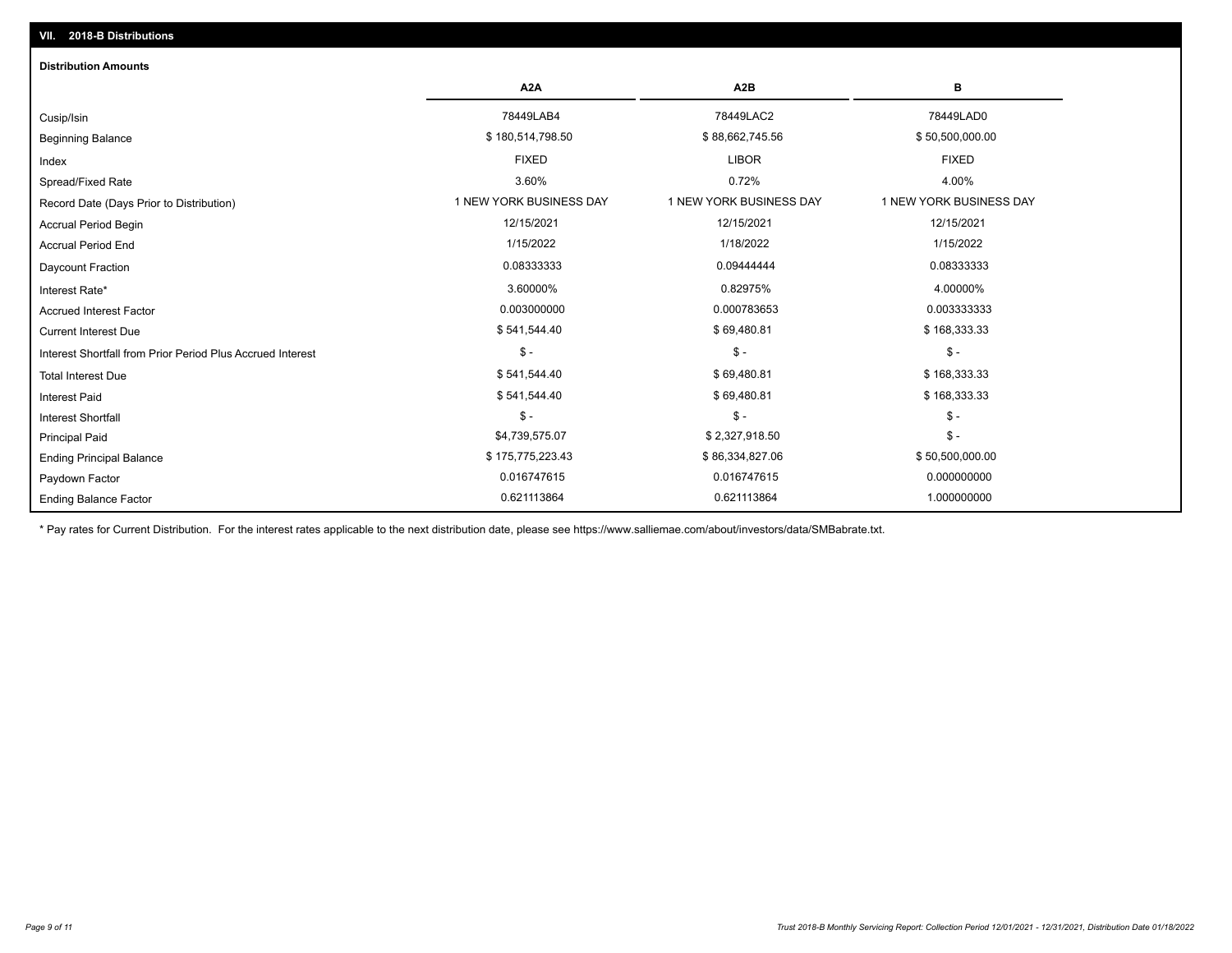### **Since Issued Total CPR**

$$
\text{total cPR} = 1 - \left(\frac{APB}{PPB}\right)^{\left(\frac{12}{MSC}\right)}
$$

APB = Actual period-end Pool Balance PPB = Projected period-end Pool Balance assuming no prepayments and no defaults Pool Balance = Sum(Principal Balance + Interest Accrued to Capitalize Balance) MSC = Months Since Cut-Off

I J Ι

#### **Since-Issued Total Constant Prepayment Rate (CPR)**

Since-Issued Total CPR measures prepayments, both voluntary and involuntary, for a trust student loan pool over the life of a transaction. For each trust distribution, the actual month-end pool balance is compared against a month-end pool balance originally projected at issuance assuming no prepayments and defaults. For purposes of Since- Issued Total CPR calculations, projected period end pool balance assumes in-school status loans have up to a six month grace period before moving to repayment, grace status loans remain in grace status until their status end date and then to move to full principal and interest repayment, loans subject to interim interest or fixed payments during their in-school and grace period continue paying interim interest or fixed payments until full